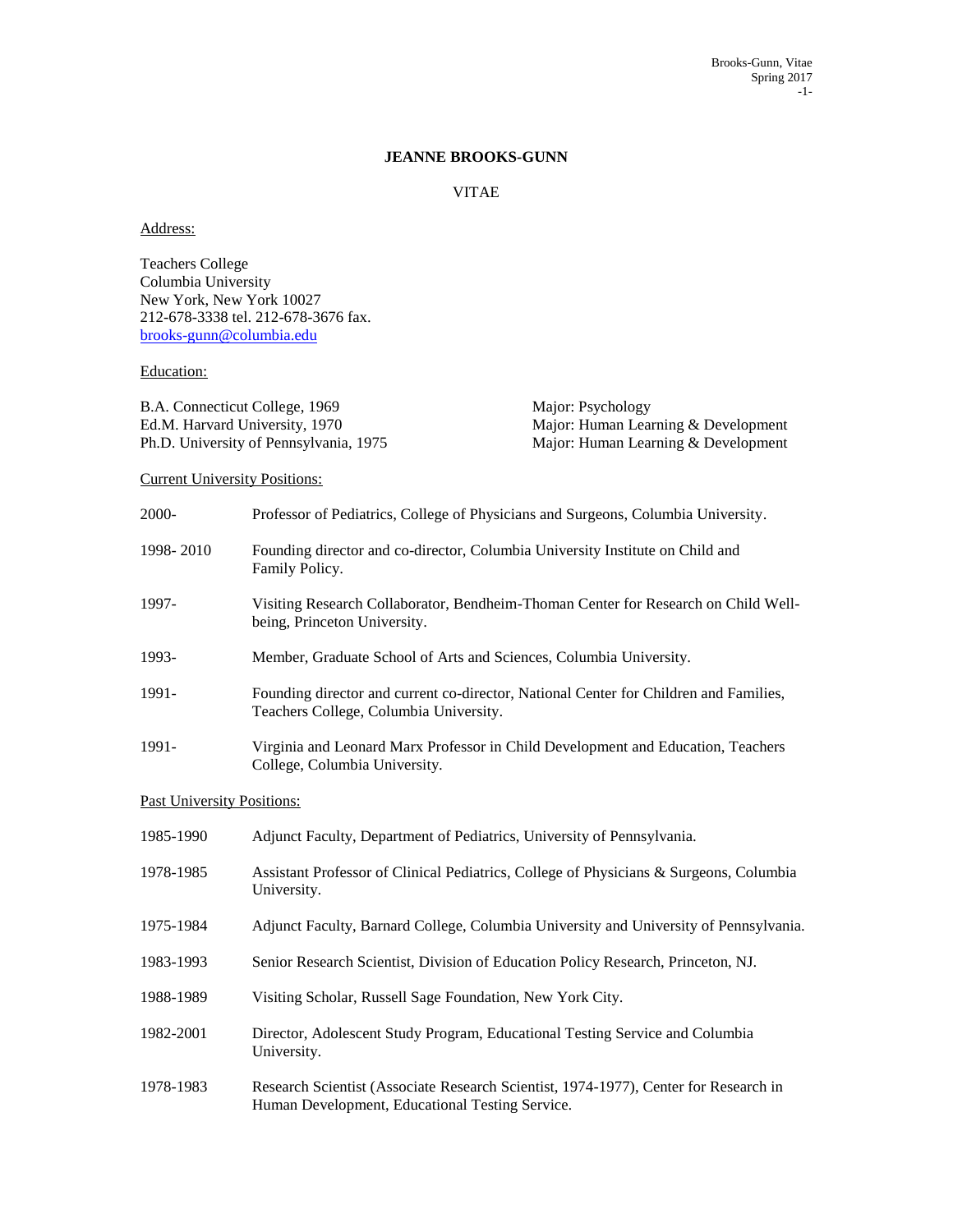| 1977-1982 | Associate Director, Institute for the Study of Exceptional Children, Educational Testing |
|-----------|------------------------------------------------------------------------------------------|
|           | Service and St. Luke's-Roosevelt Hospital Center.                                        |

# Awards and Honors:

| 2015  | Matilda White Riley Lecture Award, Office of Behavioral and Social Sciences Research<br>at the National Institutes of Health.                                                                                                                                                                                                     |
|-------|-----------------------------------------------------------------------------------------------------------------------------------------------------------------------------------------------------------------------------------------------------------------------------------------------------------------------------------|
| 2013  | Harvard Graduate School of Education Alumni Council Award for Outstanding<br>Contribution to Education.                                                                                                                                                                                                                           |
| 2012- | Member, Network on Reversibility, National institute on Aging Division of Behavioral<br>and Social Research.                                                                                                                                                                                                                      |
| 2011  | Men-in-Families Best Research Article Award for "When fathers' supportiveness matters<br>most: Maternal and paternal parenting and children's school readiness," (Martin, Ryan,<br>and Brooks-Gunn, Journal of Family Psychology, 2010) from the National Council on<br>Family Relations.                                         |
| 2010  | Member, National Academy of Education (NAEd).                                                                                                                                                                                                                                                                                     |
| 2010  | Fellow, American Educational Research Association.                                                                                                                                                                                                                                                                                |
| 2009  | Member, National Academy of Medicine (NAM).                                                                                                                                                                                                                                                                                       |
| 2009  | Honorary Doctorate of Science from Northwestern University.                                                                                                                                                                                                                                                                       |
| 2009  | Reuben Hill Award for the best journal article published in 2008 to combine research and<br>theory on the family with "Stability and change in family structure and maternal health<br>trajectories," (Meadows, McLanahan, and Brooks-Gunn, American Sociological Review,<br>2008) from the National Council on Family Relations. |
| 2008  | Dina Feitelson Research Award for "Maternal reading and teaching patterns:<br>Associations with school readiness in low-income, African-American families," (Britto,<br>Brooks-Gunn, and Griffin, Reading Research Quarterly, 2006) from the International<br>Reading Association.                                                |
| 2007  | Invited Master Lecture in Family, Neighborhood, and Community Influences at Biennial<br>Meeting, Society for Research in Child Development.                                                                                                                                                                                       |
| 2005  | Distinguished Contributions to the Public Policy for Children Award from the Society for<br>Research in Child Development.                                                                                                                                                                                                        |
| 2004  | Margaret Mead Fellow Award for contributions made to the progress of social sciences<br>from the American Academy of Political Science.                                                                                                                                                                                           |
| 2003  | Rosabeth Moss Kanter Award Excellence for Work-Family Research, semi-finalist for the<br>best article in 2002 (top 20 out of 2000 articles). (Waldfogel, Han and Brooks-Gunn,<br>Demography), from the Center for Families at Purdue University and the Boston College<br>Center for Work and Family.                             |
| 2003  | Best Scholarly Contribution in 2002 (Brooks-Gunn, Waldfogel and Han, Child<br>Development, 2003), from the Society for Social Work Research.                                                                                                                                                                                      |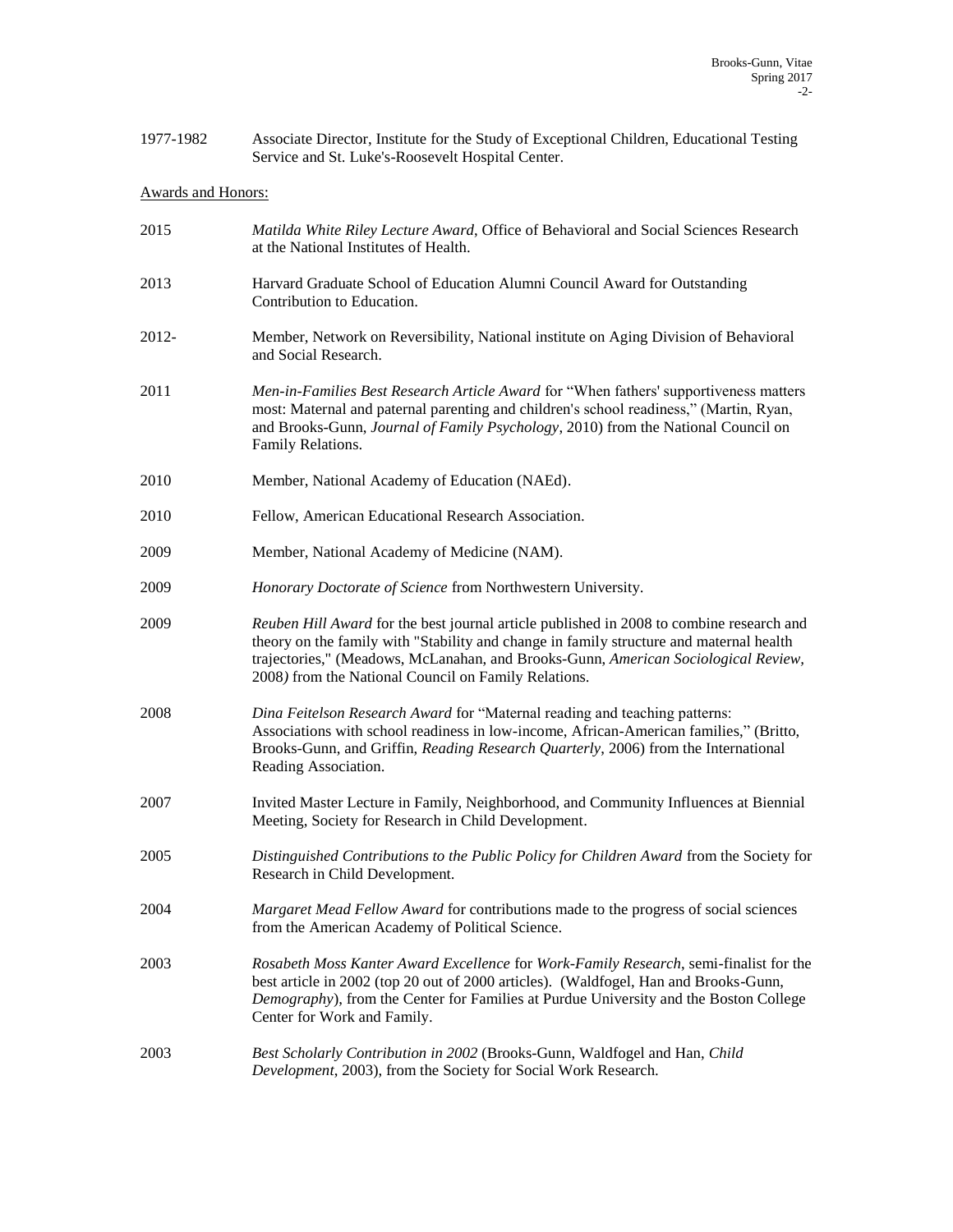| 2002 | Raymond Vernon Prize for an outstanding contribution to the Journal of Policy Analysis<br>and Management (Hill, Waldfogel, and Brooks-Gunn in Journal of Policy Analysis and<br>Management, 2002) from the Research for Policy Analysis and Management.                 |
|------|-------------------------------------------------------------------------------------------------------------------------------------------------------------------------------------------------------------------------------------------------------------------------|
| 2002 | James McKeen Cattell Fellow Award from the American Psychological Society.                                                                                                                                                                                              |
| 2002 | Distinguished Contributions to Research in Public Policy Award from the American<br>Psychological Association.                                                                                                                                                          |
| 2002 | Fellow, American Association for the Advancement of Science.                                                                                                                                                                                                            |
| 2002 | James McKeen Catell Fellow Award, Association for Psychological Science.                                                                                                                                                                                                |
| 2002 | Fellow, American Psychological Association.                                                                                                                                                                                                                             |
| 2002 | Fellow, New York Academy of Science.                                                                                                                                                                                                                                    |
| 2001 | Urie Bronfenbrenner Award for life-time contribution to developmental psychology in<br>the areas of science and society, from the Division of Developmental Psychology of the<br>American Psychological Association.                                                    |
| 2000 | Supporting Fatherhood Leadership Award, for sustained commitment to improving the<br>Early Head Start Program through a better understanding of the roles of fathers in<br>children's lives from the Department of Health and Human Services.                           |
| 2000 | W.T. Grant Lectureship of the American Psychosomatic Society.                                                                                                                                                                                                           |
| 1999 | Gallagher Lectureship of the Society for Adolescent Medicine.                                                                                                                                                                                                           |
| 1998 | Hammer Award, Vice President Gore's National Performance Review Award for<br>participation in the Fatherhood Initiative, sponsored by the Federal Interagency Forum on<br>Child and Family Statistics and National Institute for Child Health and Human<br>Development. |
| 1997 | Nicholas Hobbs Award, for policy research on children, from the Division of Children,<br>Youth, and Families, of the American Psychological Association.                                                                                                                |
| 1996 | John P. Hill Award, for excellence in theory development and research on adolescents,<br>from the Society for Research on Adolescence.                                                                                                                                  |
| 1988 | William Goode Book Award from the American Sociological Association (Furstenberg,<br>Brooks-Gunn, and Morgan, 1987).                                                                                                                                                    |
| 1977 | Phi Delta Kappa                                                                                                                                                                                                                                                         |
| 1975 | Phi Delta Kappa Dissertation Award                                                                                                                                                                                                                                      |
| 1975 | Pi Lambda Theta, Eta Chapter                                                                                                                                                                                                                                            |
| 1969 | Honors and Thesis Award in Undergraduate Major                                                                                                                                                                                                                          |
|      | Graduate and Post-Doctoral Training in Policy and Basic Research:                                                                                                                                                                                                       |
|      |                                                                                                                                                                                                                                                                         |

2010-2014 Member, Network on Inequality, Complexity, and Health (National Institutes of Health)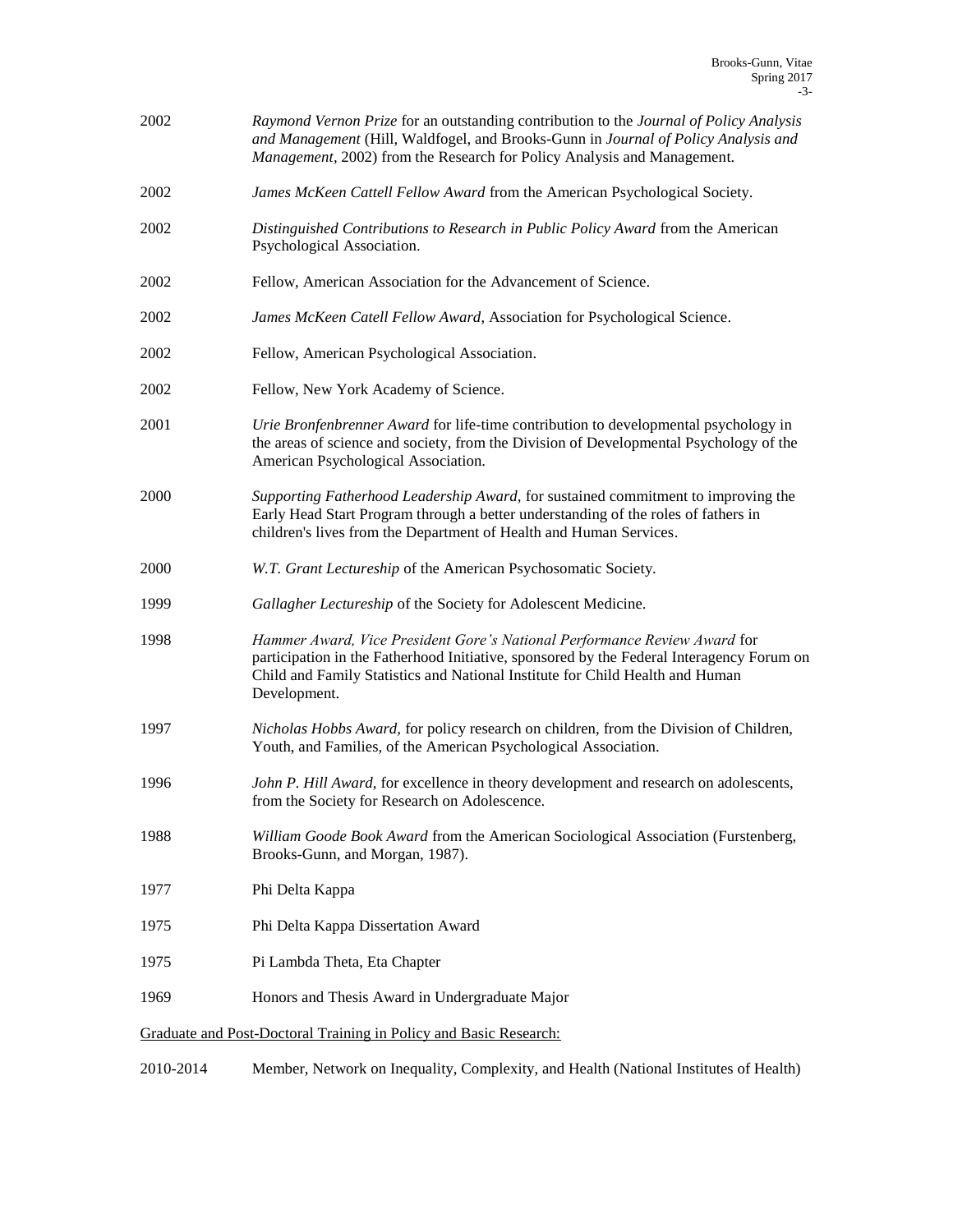The Network on Inequality, Complexity, and Health (NICH) is a multidisciplinary network of experts, launched by the National Institutes of Health, who are exploring new approaches to understanding the origins of health disparities, or differences in the burden of disease among population groups. Using state-of-the-science conceptual and computational models, the network's goal is to identify important areas where interventions or policy changes could have the greatest impact in eliminating health disparities. Comprised of scientists with expertise across disciplines, including economics, biology, ecology, computer science, education, sociology, mathematics and epidemiology, NICH is the first network to apply systems science approaches to the study of health inequities. As a member of the network's developmental subgroup, Dr. Brooks-Gunn advised the development of an agent-based computer model simulating the development of dominance hierarchies and corresponding mental health problems among young children. This approach, previously unused by most developmental psychologists, allows for experiments that would be impossible or prohibitively expensive to conduct with human subjects. It therefore holds promise as a tool for understanding the development and consequences of hierarchical social systems in childhood.

1996-2005 Member, MacArthur Network on the Project on Human Development in Chicago Neighborhoods (John D. & Catherine T. MacArthur Foundation).

> The Project on Human Development in Chicago Neighborhoods is a comprehensive longitudinal research endeavor with two primary, integrated aspects. The first is a study of Chicago's neighborhoods—including social, economic, organizational, political, and cultural structures. The second is a series of coordinated longitudinal studies that is following 7,000 randomly selected children, adolescents, and young adults, to examine the changing circumstances of their lives, including factors involved in the pathways that lead to compromised physical, emotional, and cognitive developmental outcomes. Ultimately, the project will help point the way to a better coordinated, more effective approach to human development; help policy planners design new strategies for prevention, treatment, and rehabilitation; and improve the quality of life in American communities and the life prospects of our cities' most disadvantaged residents.

1992-2004 Summer Fellowship Program for Child and Family Policy *(Putting Children First)* (Foundation for Child Development, W.T. Grant Foundation).

> The purpose of the summer fellowship program is to provide advanced graduate students insight into child and family policy. Each summer 12-15 graduate student fellows from across the country and from multiple disciplines (psychology, public health, sociology, anthropology, demography, economics) are placed in city agencies to learn about how policy is developed. Fellows spend one day per week in seminars at the National Center for Children and Families. Over the past fourteen years, 140 fellows from across the country have participated.

1992-2003 Family Research Consortium (National Institute of Mental Health).

The consortium conducted a multi-site post-doctoral training program focusing on the development of research competencies related to collaborative, multidisciplinary studies of family risk and resilience. The National Center for Children and Families was one of the training sites. Yearly institutes are conducted on family research. The consortium has edited a series of books, including *Family Conflict and Cohesion* edited by Cox and Brooks-Gunn (2000).

1997-2007 Member, MacArthur Network on Family and the Economy (John D. & Catherine T. MacArthur Foundation). Three of our post-doctoral students have received fellowships through the Network to conduct policy research on the effects of money, work, child care, and parenting upon children's time use and achievement. The Network explores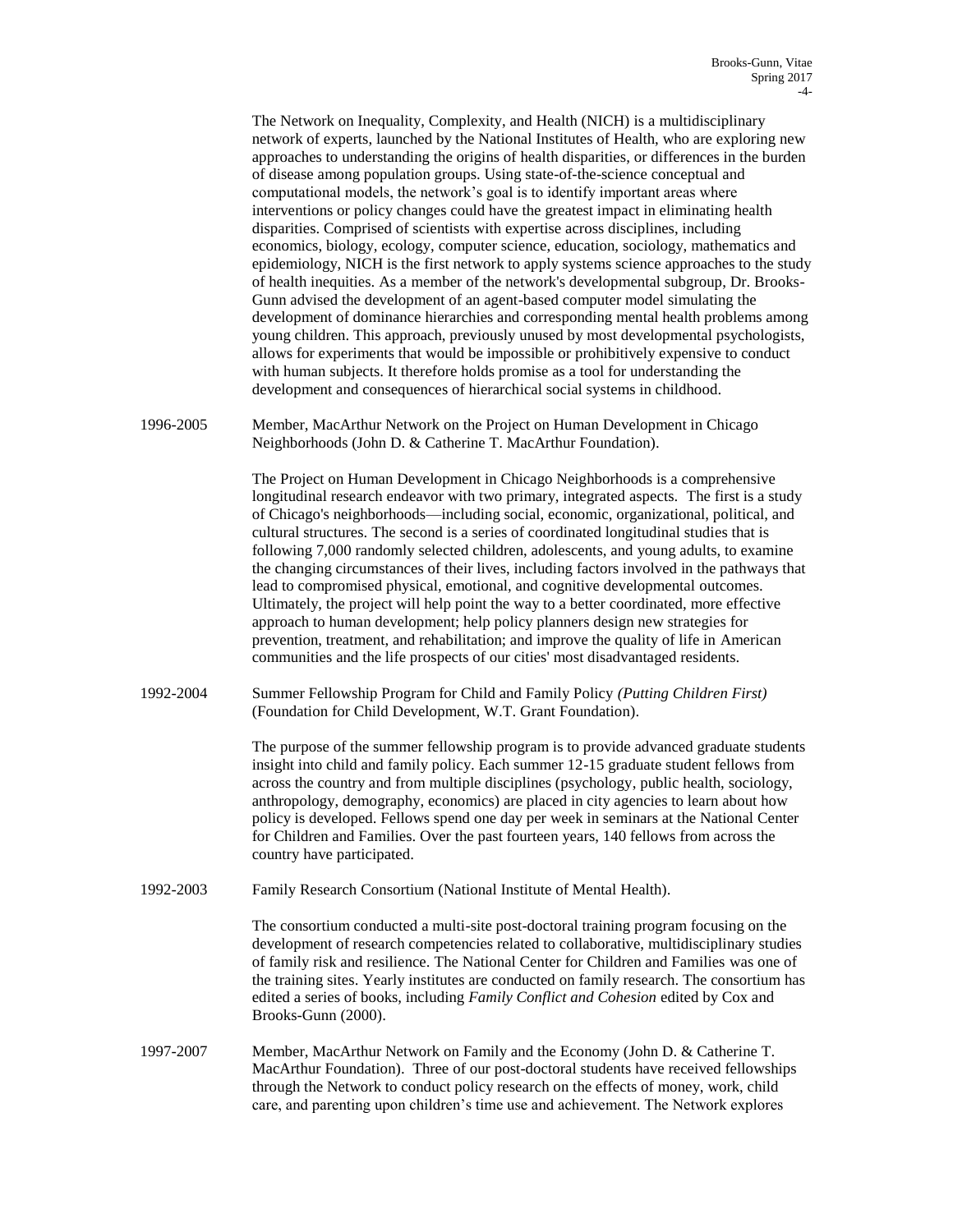issues such as marriage/divorce, family violence, and family members' use of time, as well as the role of families and communities in fostering successful child development. Based on the need to better understand the connections between families, labor markets, and the economy as a whole, the Network works to develop a new paradigm of family studies. It seeks to have an impact on the way social scientists think about the relationship between families and the economy.

1993-2005 Member, NICHD Research Network on Child and Family Well-being (National Institute of Child Health & Human Development).

> Post-doctoral fellows and junior faculty affiliates conduct policy research through the National Center for Children and Families in psychology, economics, sociology and social work. The NICHD Network examines the factors associated with child and family well-being using a number of national data sets. More process-oriented issues are addressed using observational data. Prevention and intervention will be considered via analysis of evaluations of demonstration programs. The Network also works to improve federal statutes on child and family well-being.

### Working Groups and Network Consortia:

| 2014-     | Member, Committee on the Use of Economic Evidence to Inform Investments in<br>Children, Youth, and Families, National Research Council, Institute of Medicine. |
|-----------|----------------------------------------------------------------------------------------------------------------------------------------------------------------|
| 2013      | Member, National Research Council Group on Economic Benefits                                                                                                   |
| $2011 -$  | Member, INET Global Human Capital and Economic Opportunity Working Group.                                                                                      |
| 2010-2015 | Member, Network on Inequality, Complexity and Health.                                                                                                          |
| 2010-2011 | Organizing Group Member, NICHD Vision, Behavior.                                                                                                               |
| 2007-2010 | Member, National Forum on Early Childhood Policy and Programs.                                                                                                 |
| 2007-     | Fellow, Center for the Study of Poverty and Inequality at Stanford University.                                                                                 |
| 2001-2009 | Editor, Series on Adolescents, Harvard University Press.                                                                                                       |
| 1998-2004 | National Fellow, Harvard University Multi-disciplinary Training Program in Inequality<br>and Social Policy.                                                    |
| 1998-2003 | Member, Roundtable on Children, The Brookings Institute, Washington, D.C.                                                                                      |
| 1997-2005 | Member, Network on Family and Economy, MacArthur Foundation.                                                                                                   |
| 1997-2004 | Senior Research Affiliate, Joint Center for Poverty Research, Northwestern University<br>and University of Chicago.                                            |
| 1997-2012 | Member, Early Head Start Research Consortium.                                                                                                                  |
| 1993-1995 | Member, Committee on the Measurement of Poverty, National Research Council and<br>National Academy of Sciences.                                                |
| 1993-2002 | Member, Human Development and Learning Committee, Canadian Institute For<br>Advanced Research.                                                                 |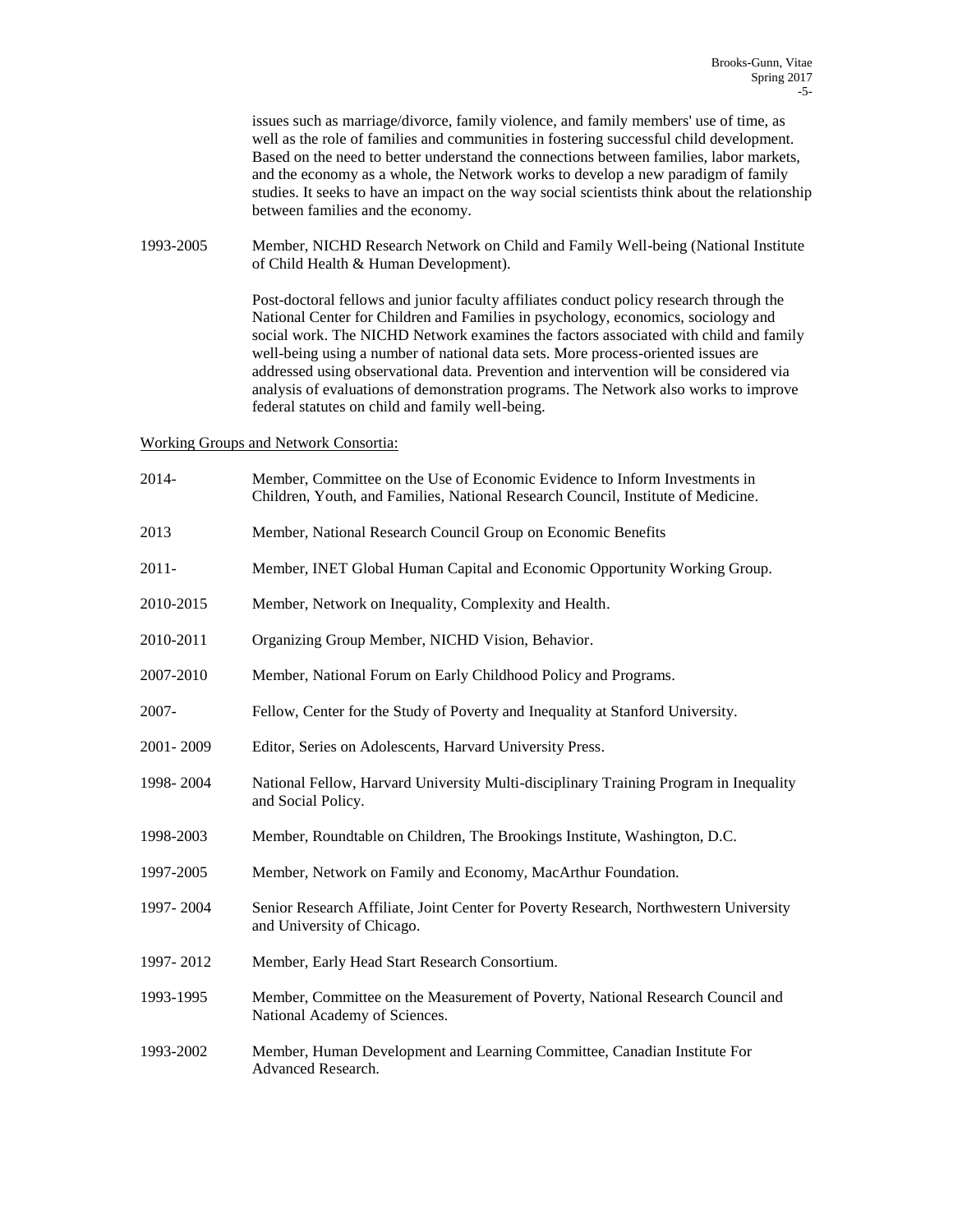| 1993-2005 | Member, National Institute of Child Health & Human Development, Research Network |
|-----------|----------------------------------------------------------------------------------|
|           | on Child and Family Well-Being.                                                  |

- 1992-1994 Member, Committee on Child Abuse and Neglect, National Research Council and National Academy of Sciences.
- 1992-2004 Member, Family Research Consortium, National Institute of Mental Health.
- 1991-1995 Member, Consortium on Depression in Children and Adolescents, W. T. Grant Foundation.
- 1991-1995 Member, Reproductive Transitions Working Group, MacArthur Foundation.
- 1989-1996 Member, Working Committee on the Urban Underclass (Neighborhoods, Families and Children), Social Science Research Council.
- 1988-1989 Member, Committee on Behavioral and Social Sciences and Education on AIDS Research, National Research Council and National Academy of Sciences.
- Advisory Committees:

| $2015 -$  | Member, Advisory Board, A Better Start Evaluation, United Kingdom.                                                                                                                                     |
|-----------|--------------------------------------------------------------------------------------------------------------------------------------------------------------------------------------------------------|
| 2013-2014 | Member, I-CORE Committee, Israel Science Foundation.                                                                                                                                                   |
| 2013-     | Member, NICHD Board of Scientific Counselors, Oversight of Intramural Research.                                                                                                                        |
| 2011-2012 | Member, Senate Advisory Committee on Head Start Research and Evaluation.                                                                                                                               |
| 2009-2011 | Member, Jury for Klaus J. Jacobs Research Prize, Jacobs Foundation.                                                                                                                                    |
| 2008-2012 | Member, Advisory Board, EHS Family and Child Experiences Survey (Baby FACES),<br>Department of Health and Human Services.                                                                              |
| 2008-2010 | Member, Advisory Committee, Secondary Data Analysis in Developmental Research,<br>Foundation for Child Development.                                                                                    |
| 2007-2008 | Member, Advisory Committee, Healthy People 2020, Secretary's Advisory Committee<br>Subcommittee on Developmental Stages, Life Stages, and Health Outcomes, Department<br>of Health and Human Services. |
| 2004-2006 | Member, National Institute on Drug Abuse Council.                                                                                                                                                      |
| 2003-2005 | Member, Advisory Board, Future of Children, David and Lucille Packard Foundation.                                                                                                                      |
| 2003-2008 | Member, Advisory Board, Panel Study of Income Dynamics, Institute of Social<br>Research, University of Michigan.                                                                                       |
| 2002-2004 | Member, National Institute on Drug Abuse Mentor Program.                                                                                                                                               |
| 2001-2002 | Member, Technical Advisory Group, RAND-ACF TANF Synthesis Project. RAND and<br>the U.S. Department of Health and Human Service.                                                                        |
| 2000-2003 | Member, Advisory Council, Child and Family News.                                                                                                                                                       |
| 2001-2006 | Member, Governing Council, Society for Research in Child Development.                                                                                                                                  |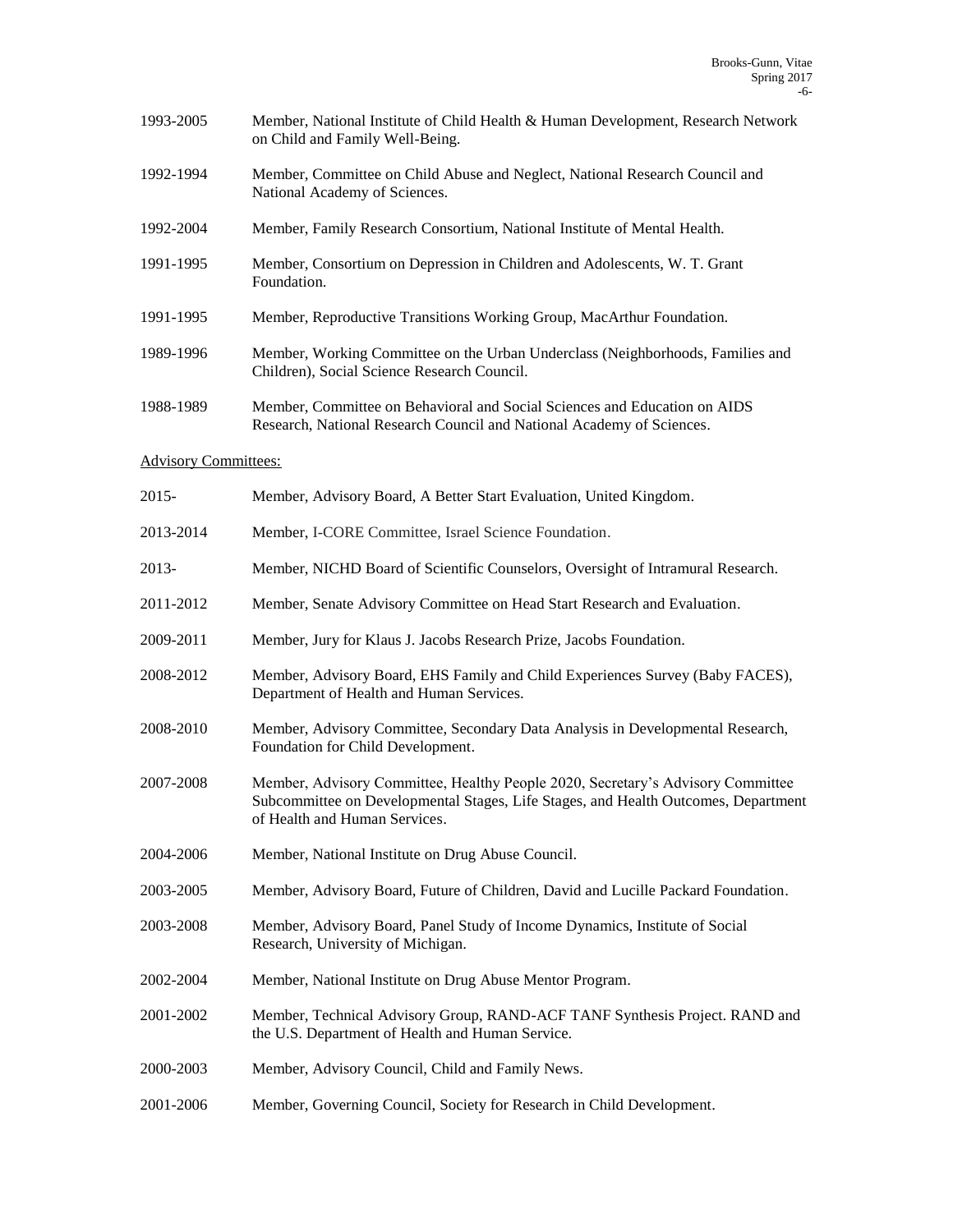| 2001-2002 | Member, Taskforce on Improving Middle Grades, New York City Board of Education.                                                                                                |
|-----------|--------------------------------------------------------------------------------------------------------------------------------------------------------------------------------|
| 1999-2001 | Member, Advisory Council, National Survey of Parents and Pediatricians, Gerber<br>Foundation and the American Academy of Pediatrics.                                           |
| 1999-2001 | Member, Board of Directors, Society for Prevention Research.                                                                                                                   |
| 1999-2001 | Member, Maternal and Child Health Advisory Council, March of Dimes Foundation.                                                                                                 |
| 1999-2000 | Member, National Advisory Panel, Head Start 2010: Fulfilling the Promise, National<br>Head Start Association.                                                                  |
| 1998-2000 | Member, Advisory Council on Youth Risk Behavior, National Center on Addiction and<br>Substance Abuse, Columbia University.                                                     |
| 1998-2000 | Member, Advisory Council of the Healthy Adolescents Project, American Psychological<br>Association.                                                                            |
| 1998-2002 | Member, Technical Work Group, Growing Up In Poverty Project, University of<br>California (Berkeley) and Yale University.                                                       |
| 1998-2002 | Member, Executive Committee, Center for Urban Policy, Columbia University.                                                                                                     |
| 1997-2004 | Member, Advisory Committee, Social Welfare Indicators Survey Center, Columbia<br>University.                                                                                   |
| 1997-1999 | Member, Administration for Children's Services, Research Advisory Panel, New York<br>City.                                                                                     |
| 1996-1997 | Member, Committee for Demographic and Behavioral Sciences Branch, on Research<br>Directions for the 21st Century. (National Institute of Child Health & Human<br>Development). |
| 1996-2004 | Member, Advisory Committee, Joint Center for Poverty Research, Northwestern<br>University and University of Chicago.                                                           |
| 1996-2004 | Member, Advisory Council, Institute for Research on Poverty, University of Wisconsin.                                                                                          |
| 1995-1998 | Member, Technical Review Panel, Early Childhood Longitudinal Study, U.S. Department<br>of Education.                                                                           |
| 1995-1997 | Member, Advisory Committee, Presidential Task Force on Adolescent Female<br>Development, American Psychological Association.                                                   |
| 1995-1997 | Member, Technical Review Committee, Healthy Families America, National Committee<br>on Child Abuse, Chicago, Il.                                                               |
| 1995-1996 | Member, Advisory Committee, Task Force on Public Health and Behavioral and Social<br>Science. (American Psychological Association and Centers for Disease Control).            |
| 1994-1997 | Member, Advisory Committee, Task Force on Poverty, American Psychological<br>Association.                                                                                      |
| 1994-1995 | President, Society for Research in Adolescence.                                                                                                                                |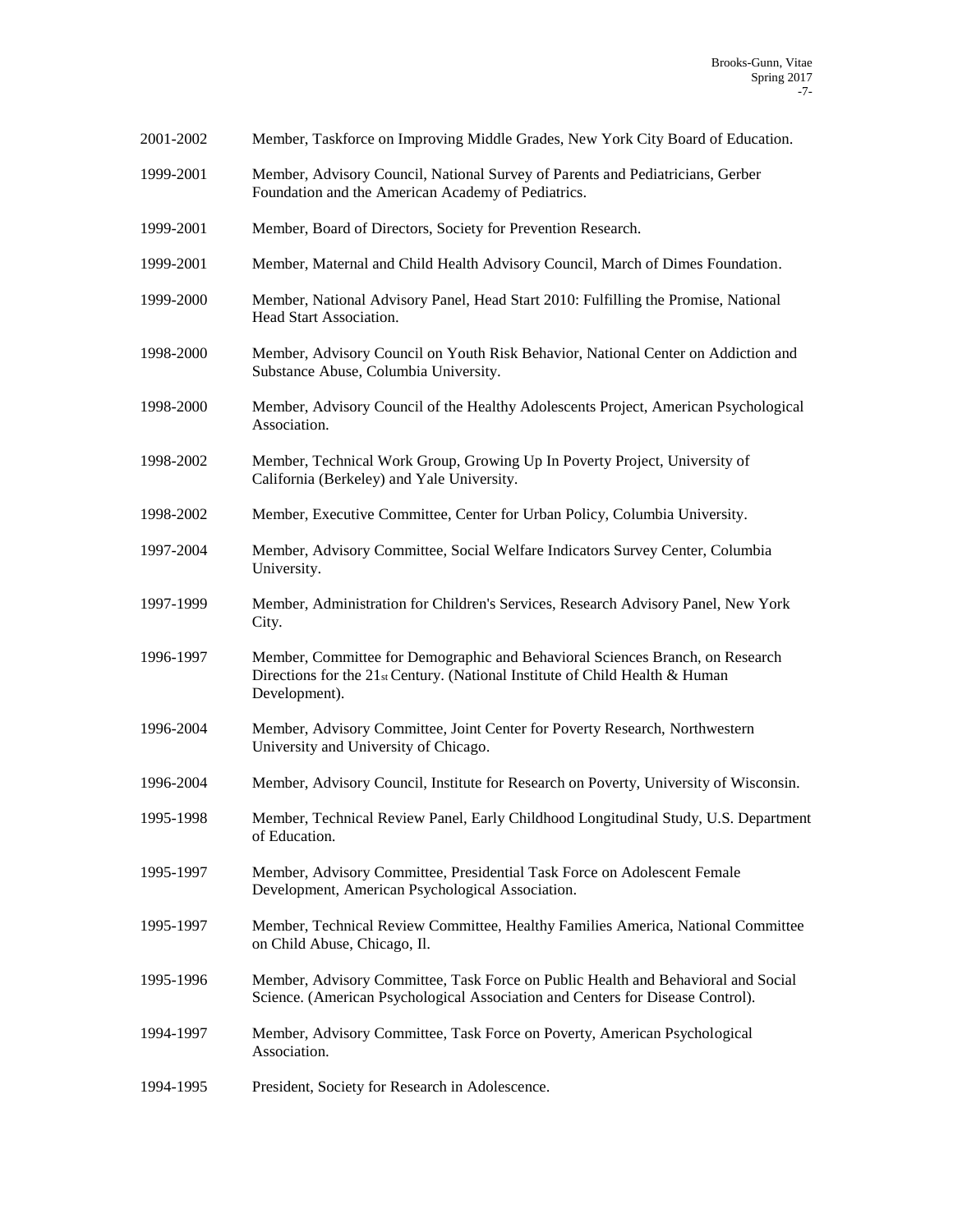- 1991-1995 Member, Lilly Endowment Initiative on Youth and Caring.
- 1991-1998 Member, Advisory Committee on Pathways to Adulthood, Johns Hopkins University.
- 1991-1993 Member, Working Committee on the Effects of Child Support Reforms on Maternal and Child Well-Being, Russell Sage and Ford Foundations.
- 1991-1992 Member, Office of Minority Affairs Fact Finding Team, National Institutes of Health.
- 1989-1990 Member, Science Policy Working Group on Adolescence, Carnegie Corporation.
- 1988-1994 Member, Governing Council, Society for Research in Adolescence.
- 1988-1993 Member, Visiting Committee, College of Health & Human Development, Pennsylvania State University.
- 1988-1992 Member, Child Health and Development Advisory Panel, National Health Policy Forum, Washington, DC.
- 1988-1989 Member, Steering Committee for Adolescent Health and Developmental Research Planning, Bureau of Maternal and Child Health, DHHS.
- 1985-1988 Member, National Institute of Health Review Committee.
- 1985-1993 Member, Advisory Committee for Longitudinal Research, Henry Murray Center, Radcliffe College.
- 1984-1990 Member, Governor's Council for the Prevention of Mental Retardation, State of New Jersey.
- 1983-1986 Member, National Advisory Committee, specializing in program design and evaluation for the Infant Health and Development Program.
- 1982-1983 Member, committee to provide guidance on priorities for research on young handicapped children and their families for the National Institute of Handicapped Research, U. S. Department of Education.
- 1982-1983 Member, committee to develop a Five Year Plan for the National Institute for Child Health & Human Development in order to establish research and funding priorities for the 1980s.
- 1979-1983 Member, Board of Trustees, New Jersey Neuropsychiatric Institute, a state mental retardation institution.
- 1979-1983 Member, Board of Directors, Society for Menstrual Cycle Research.

Review Committees:

| 2013-     | Member, Editorial Board, International Journal of Psychology                                                 |
|-----------|--------------------------------------------------------------------------------------------------------------|
| 2004-2005 | Member, Committee to Select Editor of <i>SRCD Monographs</i> , Society for Research on<br>Child Development. |
| 2003-2005 | Member, James McKeen Fellow Award Committee, American Psychological Society.                                 |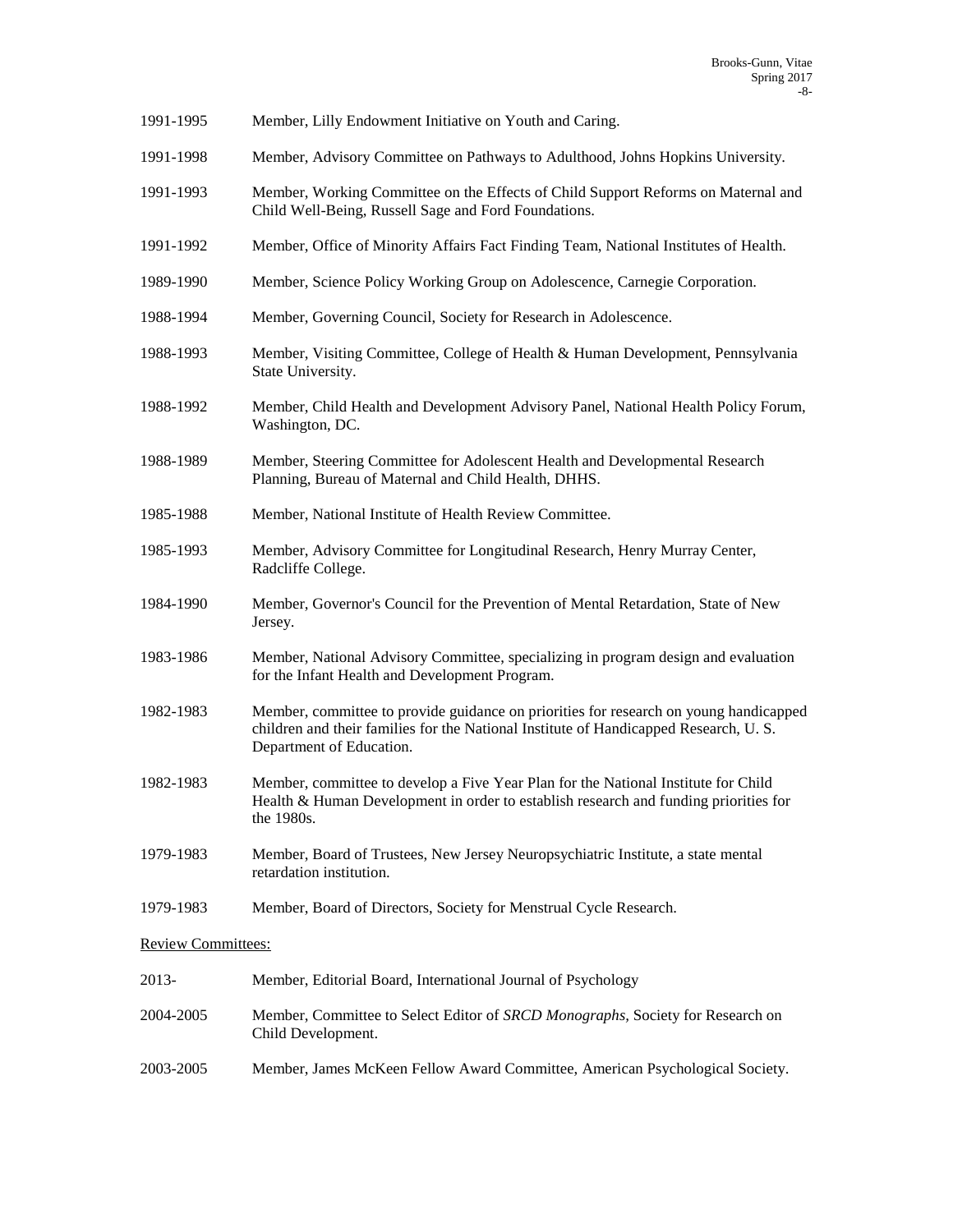- 2003-2005 Member, National Center for Policy Research for Women & Families' Research Network.
- 2003-2005 Editorial Advisory Board, *Encyclopedia of Adolescence*, Elsevier Science.
- 1999- 2009 Associate Editor, *Social Policy Report*, Society for Research in Child Development.
- 1997-1999 Member, Oversight Committee, UNOCAP, National Institute of Health.
- 1996-1999 Member and Chair, March of Dimes Foundation Review Committee.
- 1990-1991 Program Chair, Society for Research on Adolescence.
- 1984-1985 Program Chair, Adolescence and Life Span, Society for Research in Child Development.
- 1983-1985 Member of the Human Learning and Development Study Section, National Institutes of Health.
- 1983-1985 Member of the Small Business Program Study Section, Ad Hoc Committee, National Institutes of Health.
- 1981-1982 Program Chair, Social Development, International Conference for Infancy Studies.
- 1981-2005 Member, Review Panels for Emotional and Personality Processes. Society for Research in Child Development, Society for Research in Adolescence, International Conference on Infancy Studies, Population Association of America, International Society for Behavioral Development, American Psychosomatic Society, American Psychological Association and other societies.
- 1981- Project reviews for the Commonwealth Fund, the Robert Wood Johnson Foundation, the W. T. Grant Foundation, the MacArthur Foundation, the Russell Sage Foundation, the Foundation for Child Development, the Pew Charitable Trust, the Lilly Endowment, the Rockefeller Foundation, the Ford Foundation, Smith-Richardson Foundation, and the Spencer Foundation.
- 1978- Article reviews for *Child Development, Developmental Psychology, Merill-Palmer Quarterly, Science, Psychological Bulletin, Journal of Applied Developmental Psychology, Psychology of Women Quarterly, Sex Roles, Journal of Health Psychology, Psychosomatic Medicine, Journal of Behavioral Medicine, Journal of Personality and Social Psychology, Pediatrics, Journal of Pediatrics, Journal of the American Medical Association, Proceedings of the National Academy of Sciences, Society for Research in Child Development Monographs, Prevention Science, American Journal of Public Health.*

Professional Memberships:

American Academy of Political and Social Science, Fellow American Association for the Advancement of Science, Fellow American Education Research Association, Fellow American Psychological Association, Fellow in Division 1, 7, 35, and 37 American Psychological Society, Fellow New York Academy of Sciences, Fellow Society of Clinical Child and Adolescent Psychology Society for Prevention Research Society for Research in Child Development Society for Research in Adolescence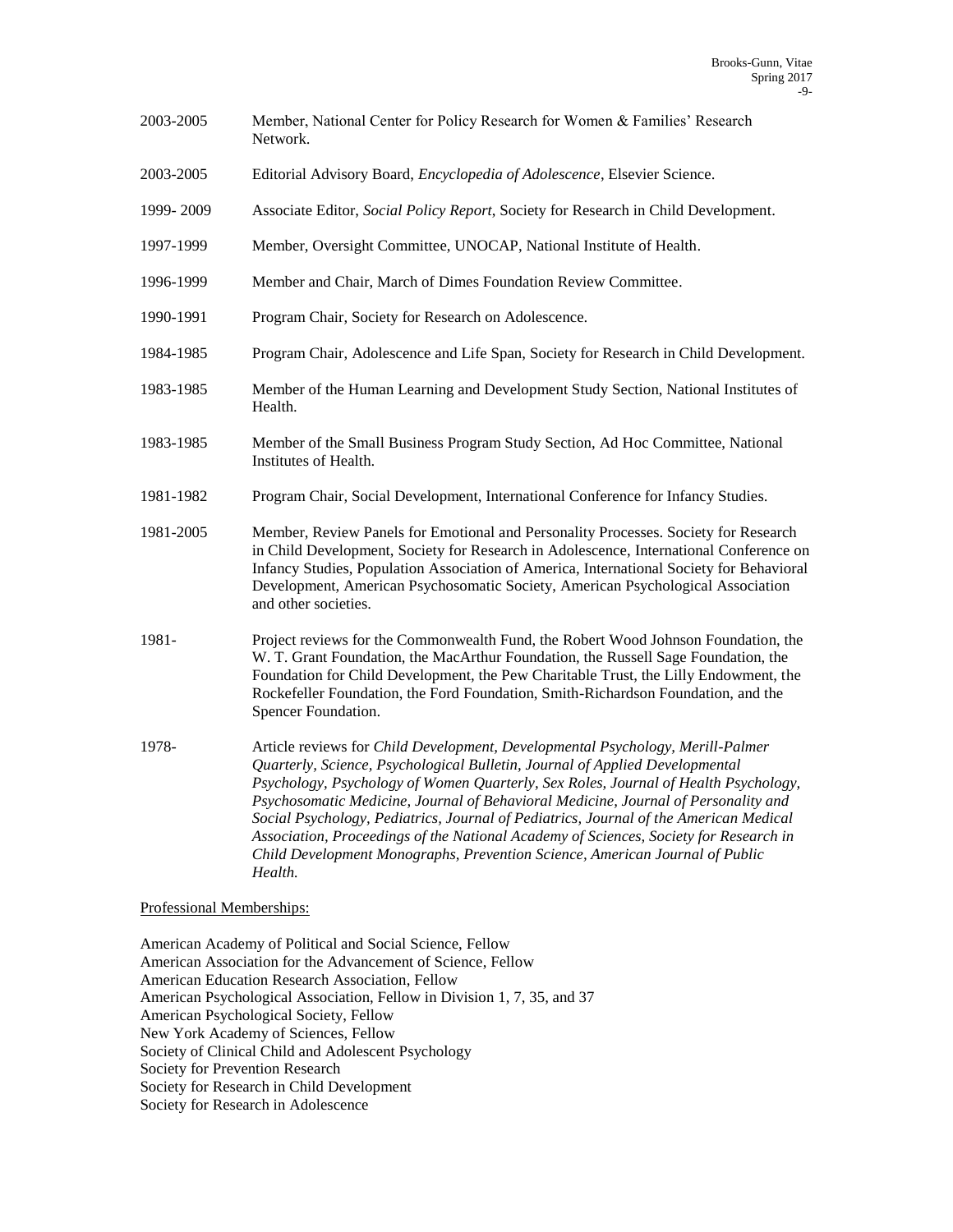### Society for Behavioral Pediatrics

### Major Research Projects:

2016 - Universal Pre-K Implementation Study: Variation by Setting and Auspice (Foundation for Child Development)

> The Universal Pre-K (UPK) Implementation Study will inform the NYC Department of Education's decisions by comparing UPK programs in three NYC community districts across settings (schools, CBOs) and auspices (DOE, ACS, CCDF, Head Start, private funding). New York City must make critical decisions about how to allocate UPK funding and monitor program performance. The study will examine variation in teacher characteristics, professional development, instructional approach, and program-level structural characteristics. (Kagan, PI; Brooks-Gunn, Co-PI)

2014 – Getting Ready for School (Institute for Education Sciences, U.S. Department of Education and the Heising Simons Foundation)

> Getting Ready for School (GRS) is an integrated school readiness intervention for parents and teachers that targets the necessary literacy, math, and self-regulation skills to help children enter Kindergarten ready to learn. GRS is designed on the foundation that parents and teachers independently influence school readiness, and that targeting both has increased potential to affect children's outcomes. Therefore, the GRS intervention places equal emphasis in the home and preschool environments. Although numerous high quality interventions target one or two readiness skill areas, none had previously taken a fully integrated perspective, incorporating pre-academic (literacy and math) and selfregulation skills. It is quite challenging for classroom teachers to incorporate multiple separate curricula into the school day. Thus, a fully integrated approach aims to remove this burden. (Duch, PI; Noble, PI; Brooks-Gunn, Consultant; Ginsburg, Consultant; Morrison, Consultant).

2013 - Support for Child and Family Well-Being: A Randomized Experiment of Subsidized Housing in New York City (Doris Duke Charitable Foundation)

> The Support for Child and Family Well-Being study supports the addition of new families with children to the sampling frame for the NYC Housing and Neighborhood Study; the addition of a child care module to the follow-up interview for parents of children under age 8; and the implementation of a mixed-methods study of usage of child care centers co-located at selected affordable housing sites. (Brooks-Gunn, PI).

2010- The New York City Housing and Neighborhoods Study (National Institutes of Health, the John D. and Catherine T. MacArthur Foundation)

> The New York City Housing and Neighborhoods Study is an ongoing evaluation project that will examine associations between residential context and child development and health and adult health and behavior by 1) following near-poor families that are better off than those living in public housing, but still disadvantaged because they generally do not qualify for other forms of public assistance; 2) examining the impact of "in-place" subsidized housing with a comparison of mixed-income and exclusively low-income housing developments; and 3) comparing the effects of moving to subsidized housing in a new neighborhood with receipt of subsidized housing in the same neighborhood where the participant currently lives. (Brooks-Gunn, PI).

1997- The Fragile Families and Child Well-Being Study (Ford Foundation, Robert Wood Johnson Foundation, Public Policy Institute of California, Hogg Foundation, St. David's Hospital Foundation in Austin, the Commonwealth Fund, Fund for New Jersey, Newark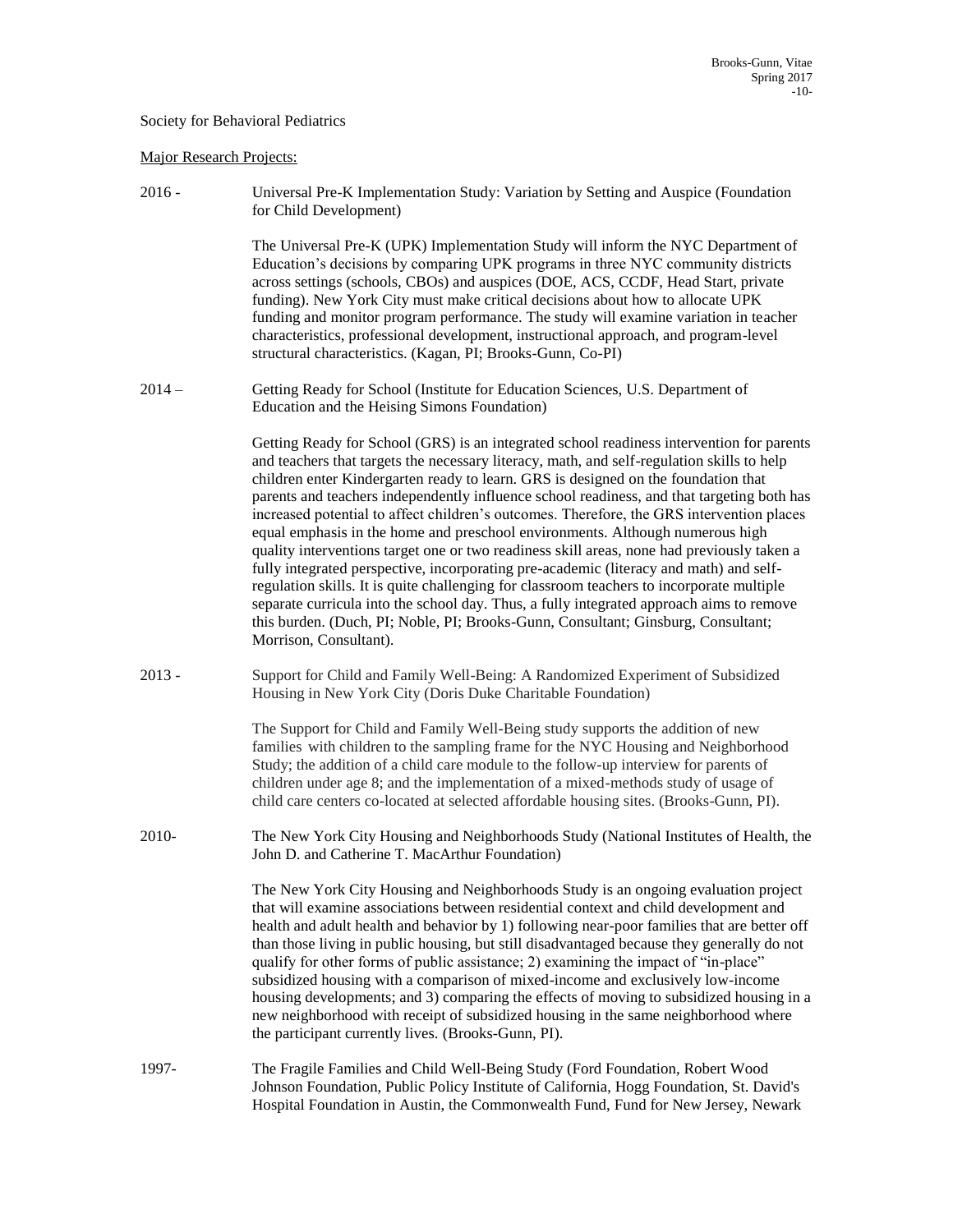Beth Israel Foundation, National Institute of Child Health & Human Development, W.T. Grant Foundation)

The Fragile Families and Child Well-Being Study addresses three areas of great interest to policy makers and community leaders – non-marital childbearing, welfare reform, and the role of fathers--and brings these three areas together in an innovative, integrated framework. The study is following a cohort of 6000 unwed and wed parents and their children in over 20 cities. The project is a multidisciplinary endeavor (McLanahan and Garfinkel, PIs; Brooks-Gunn, Co-PI).

2001-2007 The Fragile Families Child Care and Maternal Employment Substudy (National Institute of Child Health and Human Development).

> The Fragile Families Child Care and Maternal Employment Substudy provides an indepth exploration of early maternal employment and child care experiences in lowincome families. Specifically, this project is exploring linkages between timing, intensity, and stability of maternal employment in the first four years of life; the type intensity, quality and stability of child care arrangements used by the family; the psychological climate of the family (including mental health of parents, relationship between the mother and father, conflict in the household, and stability of household members); and the parenting behavior of the mothers. A major goal is to examine maternal employment and child care in states with varying labor markets, child support laws and welfare programs. (Brooks-Gunn, PI).

2000-2009 Infant Health and Development Project: Adolescent Follow-up (Robert Wood Johnson Foundation).

> Recent reports from early childhood educational programs on participants in adolescence and early adulthood have revealed that several programs have increased school achievement and reduced risky behavior in adolescence. The Infant Health and Development Program (IHDP) is an 8-site randomized trial conducted in a study population heterogeneous for socio-economic status and developmental vulnerability by virtue of enrolling 1000 low birth weight (LBW, <2500 grams) premature infants. Results of IHDP at three years of age following the intervention phase, and at follow-up at five and eight years of age parallel the results of earlier intervention studies, especially among children in the heavier low birth weight group. The IHDP children were seen again at age 18, when some intervention effects were sustained in the heavier weight group. (McCormick, PI; Brooks-Gunn, Co-PI).

2000-2007 The Fragile Families and Child Neglect Substudy (National Institute of Child Health and Human Development, National Institute of Mental Health).

> The Fragile Families and Child Neglect Substudy aims to examine the relationship between economic factors and child neglect. Through the addition of an in-home assessment neglect module to the Fragile Families and Child Well-being Study, this research investigates how parental resources, in the form of parental presence or absence, time, and money, affect both physical and emotional neglect of children at age three and five. The work will also examine how parental resources interact with other factors that affect child neglect, including parental stress and depression, and community characteristics such as community poverty, neighborhood cohesion, social control and violence. A major focus of the research is on the effects on neglect of public policies, such as welfare programs and child support enforcement, which influence parental resources. (Christina Paxson, PI; Waldfogel and Brooks-Gunn, Co-PIs).

1997-2003 Neighborhoods and Children: Project on Human Development in Chicago Neighborhoods (John D. & Catherine T. MacArthur Foundation, National Institute of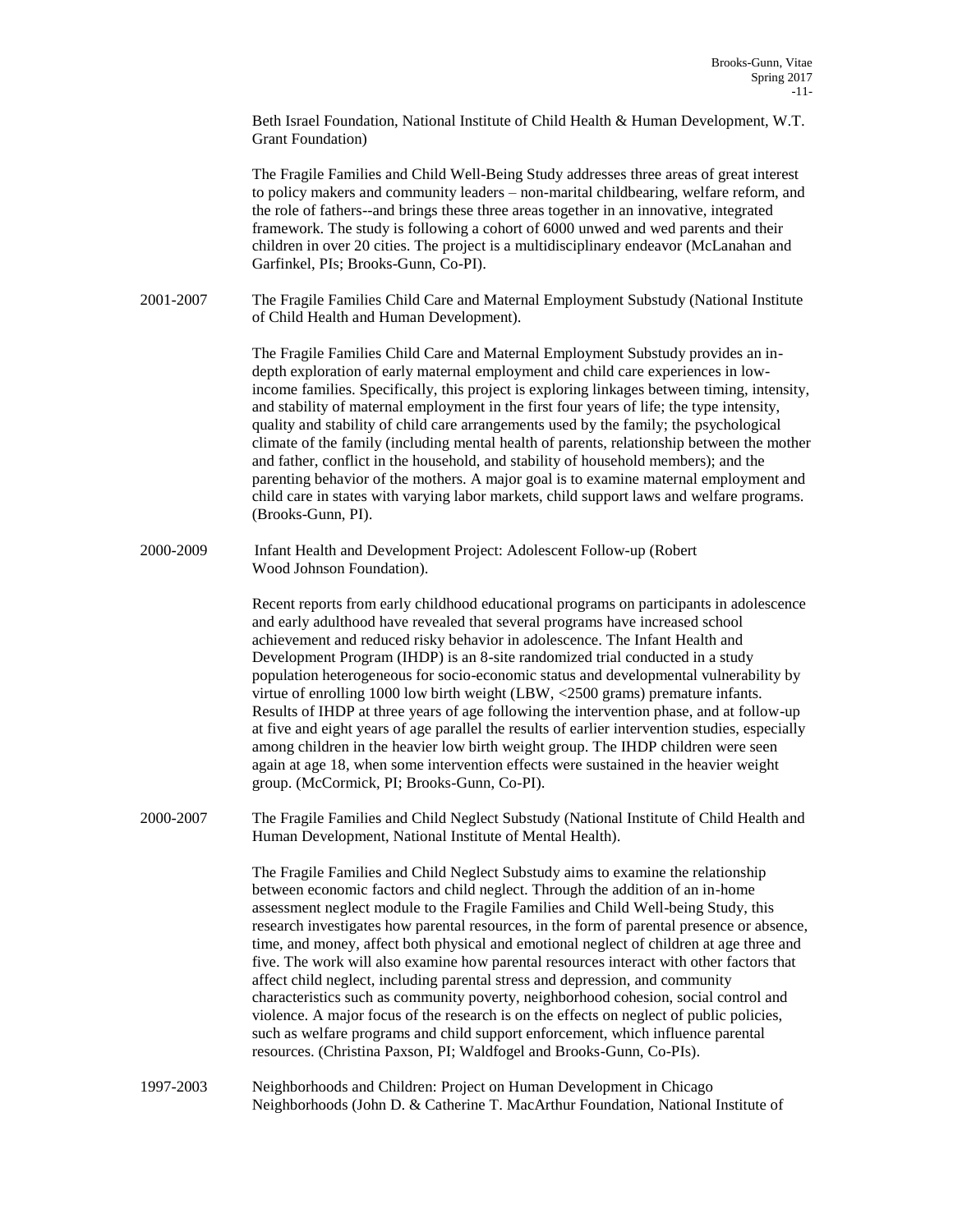Justice, National Institute of Mental Health, Administration for Children, Youth and Families, the Child Care Bureau and the National Institute for Child Health and Human Development).

This project is designed to study the origins and developmental pathways of social competence and antisocial behavior from birth through young adulthood within a variety of communities. A major focus of the study is to elucidate the effects of community and neighborhood contexts on individual behavior. The project is comprised of several components, including a longitudinal study of over 6000 families and children, and a community survey in over 300 Chicago neighborhoods. (Earls, PI; Sampson, Raudenbush and Brooks-Gunn, Co-PIs).

1995-2010 Early Head Start Evaluation (Administration for Children, Youth and Families, DHHS).

We participated in a five-year evaluation of the efficacy of Early Head Start services for infants and young children. The evaluation includes 17 sites across the nation (3000 children) and uses a randomized experimental design. We also revisited all study participants when the children were in fifth grade. (West, PI; Brooks-Gunn, Co-PI).

### Completed Projects:

2001-2006 Columbia University Head Start Quality Research Center: Using Assessment to Improve School Readiness and Head Start Program Quality (Head Start Bureau, ACYF Commissioner's Office of Research and Evaluation).

> To promote the school readiness of preschool children in Head Start, eight new Head Start Quality Research Centers (HSQRC) partnerships between academic researchers and Head Start programs were charged with implementing and evaluating an intervention designed to improve child outcomes. Accordingly, the Columbia University HSQRC has created and launched an innovative and holistic observational assessment system and will conduct a randomized, experimental evaluation in two Head Start Programs in Connecticut. The intervention involves training Head Start staff to observe and assess children, classrooms, and programs, interpret and share results with parents, teachers, and staff, and together make improvements based on assessment results. Professional development, resources, and technical assistance are also provided to staff throughout the assessment-interpretation-action cycle. (Kagan, PI; Brooks-Gunn, Co-PI).

2001-2005 Moving to Opportunity: 5-Year Impact Evaluation (National Institute of Child Health & Human Development, Spencer Foundation).

> The Moving to Opportunity for Fair Housing Demonstration is a 5-site, randomized housing mobility experiment in which families with children who lived in public housing in high-poverty neighborhoods were assigned to one of three conditions: (1) experimental group who received Section 8 housing vouchers and special assistance to move only to low-poverty neighborhoods; (2) comparison group who received Section 8 housing vouchers under regular, geographically unrestricted program; or (3) control group who did not receive vouchers but continued to receive project-based assistance. Our 5-year cross site evaluation will focus on program impacts on child and family well-being. (Kling, PI; Brooks-Gunn, Duncan, and Kats, Co-PIs).

2000-2005 Los Angeles Family and Neighborhood Study (L.A. FANS). (National Institute of Child Health & Human Development).

> L.A. FANS is a longitudinal study of families and the neighborhoods in which they live. Neighborhoods in Los Angeles County were stratified by income (high, medium, and low) and 65 neighborhoods were randomly selected to yield a representative, stratified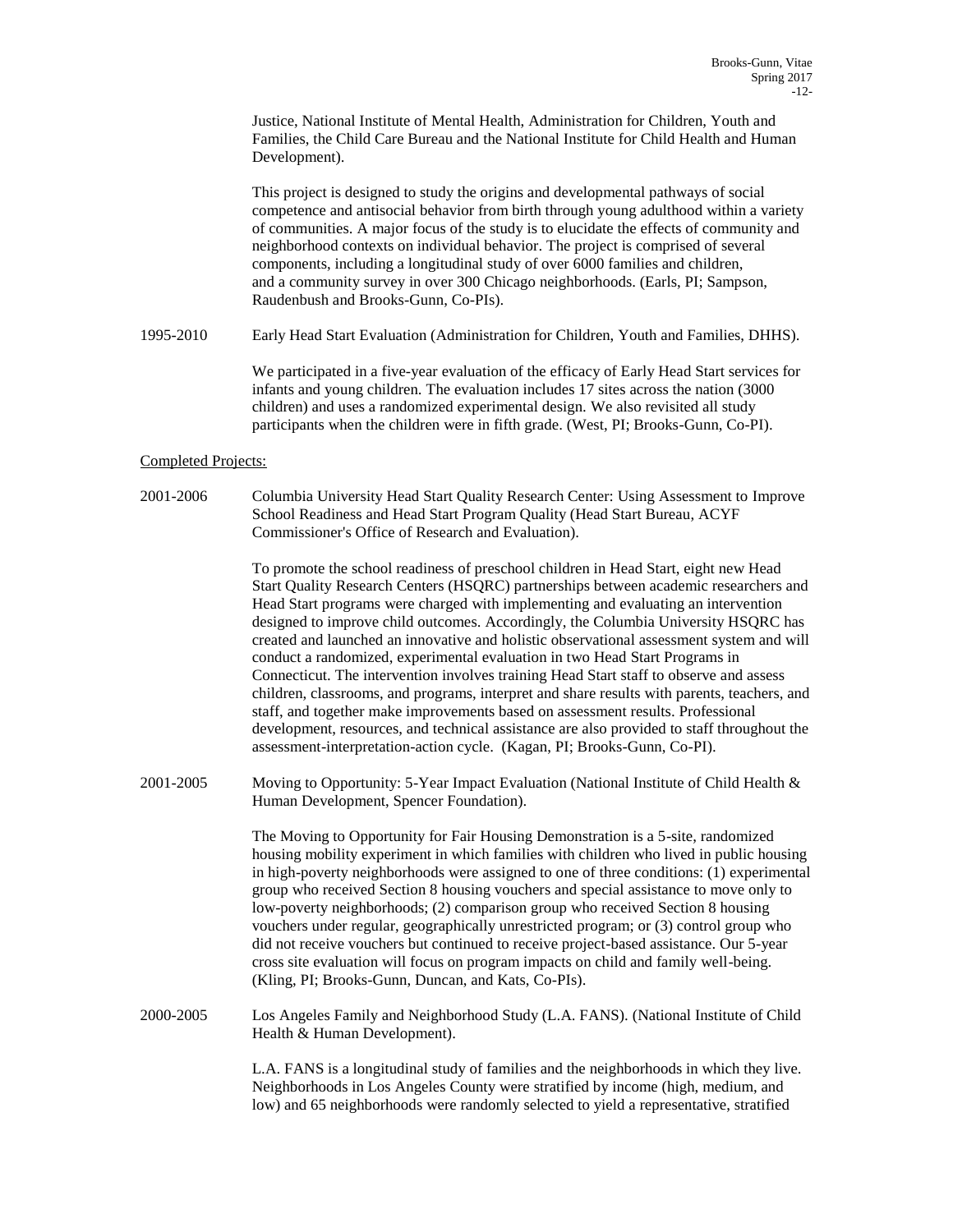sample of very poor, poor, and non-poor neighborhoods. Fifty households were randomly selected per neighborhood, and households with children were over-sampled. In addition, approximately 500 households (1,000 children) will be added over the course of the study to capture changes in neighborhood migration. This study will address three key issues: (a) effects of neighborhoods on children and families; (b) effects of welfare reform at the neighborhood level; and (c) residential mobility and neighborhood change (Pebley, PI; Brooks-Gunn, Consultant). 1998-2005 Yonkers Family and Community Project (National Science Foundation, National Institute of Child Health & Human Development). The overall goal of this study is to examine the impact of neighborhood change -- moving from high poverty, predominately minority neighborhoods into more affluent neighborhoods -- on low-income parents and their children. Following a federal court order to remedy long-standing racial segregation in public housing and in schools (U.S. vs. City of Yonkers, et al., 1985), the city of Yonkers built 200 units of low-rise public housing in mostly white, middle-income neighborhoods. Subsequently, a group of very low-income, mostly African American and Latino families moved into the housing in the mid 1990's. The National Center for Children and Families conducted a 3-year follow-up of the 317 African American and Latino families (both those who moved to new neighborhoods and those who stayed in the old neighborhoods). 1998-2005 Life Skills Training Project (National Institute of Drug and Alcohol Abuse). This project is in collaboration with the Cornell Medical School in implementing and evaluating the Life Skills Training intervention -- a school-based drug abuse and violence prevention program with a sample of 6th graders in New York City schools. A sub-study is being conducted on 400 adolescents selected from the program and control groups for a more in-depth analysis of social skills as assessed in videotaped interactions at the school. Through this investigation we hope to determine the extent to which reductions in drug use and aggression/violence are mediated through changes in generic and problem-specific cognitive-behavioral skills (Graber, Brooks-Gunn and Nichols, Co- $PI's$ ). 1997-2005 Intergenerational Pathways to Success Pathways to Adulthood: The Baltimore Prenatal Cohort Follow-Up (Robert Wood Johnson Foundation, W.T. Grant Foundation, Bureau for Maternal and Child Health). This project is a thirty-year longitudinal study of families begun in the late 1950s/early 1960s. The project allows for a comparison between parenting and childhood in two generations given its unique 30 year focus. Information on fertility, health, employment, poverty and social status of the first two generations was obtained, as well as cognitive, health and behavioral outcomes during childhood for the second and third generations. The primary objective is the identification of factors that enable children (second and third generation) to break out of the disadvantageous circumstances in which they were raised to become successful, self- sustaining adults (Shapiro and Hardy, PIs; Brooks-Gunn, Co-PI). 1997-2004 Synthesis and Profile of Studies of Young Children's Education, and Development (SPEED). (Office of Educational Research and Innovation, Assistant Secretary for Planning and Evaluation, DHHS, National Institute of Child Health & Human Development). What are the current large-scale research initiatives on early childhood development? How have these initiatives drawn on and expanded on the findings of past research? How is the current generation of studies breaking new ground and, once concluded, how will these studies transform out knowledge and our thinking? What will be the implications of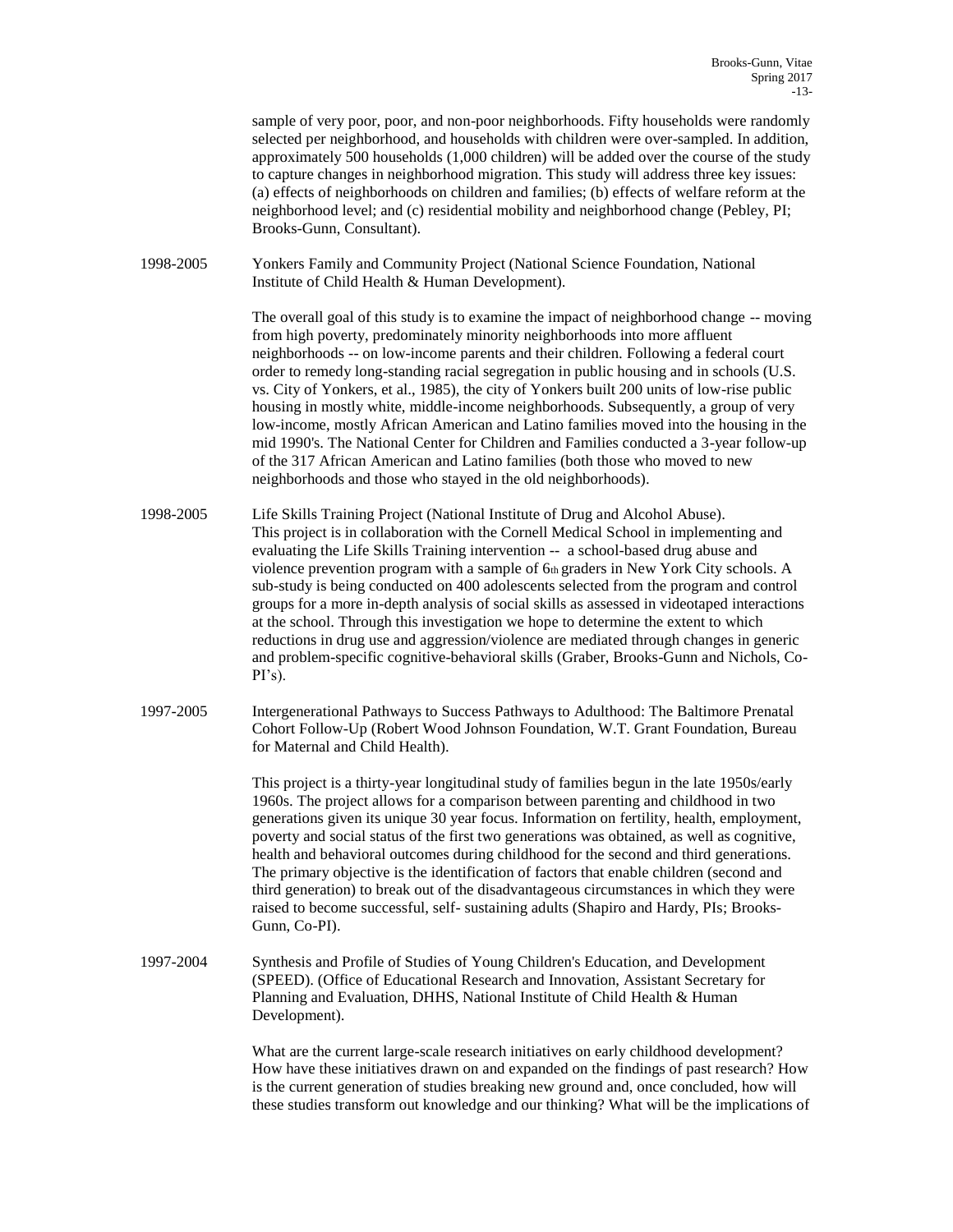|           | the findings vis-a-vis research, practice, social service, and social policy? These are<br>questions presently being addressed by this project. The SPEED project focuses on<br>selected contemporary large-scale federally funded initiatives on young children's health,<br>development and education as well as selected privately funded initiatives (Brooks-Gunn,<br>Fuligni, and Berlin, Co-PIs).                                                                                                                                                                                                   |
|-----------|-----------------------------------------------------------------------------------------------------------------------------------------------------------------------------------------------------------------------------------------------------------------------------------------------------------------------------------------------------------------------------------------------------------------------------------------------------------------------------------------------------------------------------------------------------------------------------------------------------------|
| 1997-2003 | Panel Study of Income Dynamics--Child Development Supplement (National Institute of<br>Child Health & Human Development, John D. and Catherine T. MacArthur Foundation).                                                                                                                                                                                                                                                                                                                                                                                                                                  |
|           | The Panel Study of Income Dynamics (PSID), begun in 1968, is a longitudinal survey of<br>a representative sample of U.S. men, women, and children and the families in which they<br>reside. In 1997 and 2002, the PSID supplemented the existing longitudinal study with<br>information on parents and their children ages one to twelve. Data were collected from<br>the parents, the children, and teachers. The collection of time-use diaries from the child<br>and teacher is unique to this supplement. (Hofferth, PI; Brooks-Gunn and Duncan, Co-<br>PIs).                                         |
| 1997-2002 | Story times: Language and Literacy in the Context of Home Visiting Programs (Spencer<br>Foundation).                                                                                                                                                                                                                                                                                                                                                                                                                                                                                                      |
|           | The Home Visitor Study focuses on the literacy interactions between 40 African-<br>American young mothers and their preschool aged children who participate in a home<br>based early intervention program (Home Instruction Program for Preschool Youngsters,<br>or HIPPY) that helps educationally and economically disadvantaged parents provide<br>educationally stimulating activities and environments for their pre-school aged children.<br>This study focuses on change in maternal and child reading over the twelve month period<br>during which they received services by HIPPY home visitors. |
| 1996-2004 | Family Work: The Effects of Maternal Employment on Single Black Mothers and Their<br>Children (W.T. Grant Foundation).                                                                                                                                                                                                                                                                                                                                                                                                                                                                                    |
|           | This project explores how poor single mothers of preschoolers in New York City manage<br>work and families. We are interested in how poor mothers with young children manage<br>the transition to self-sufficiency, especially in a low-wage market. About 200 families<br>drawn from welfare rolls are being followed. One half has entered the workforce, and the<br>other half have not.                                                                                                                                                                                                               |
| 1996-2003 | Moving to Opportunity: NYC (U.S. Department of Housing and Urban Development,<br>Russell Sage Foundation).                                                                                                                                                                                                                                                                                                                                                                                                                                                                                                |
|           | The goal of Moving to Opportunity is to assist poor families now living in public housing<br>to move out of high poverty areas of large cities. We will describe the adaptation of youth<br>who move from public to private housing in poor and non-poor communities in New<br>York City. This evaluation uses a randomized experimental design: moves to low poverty<br>communities, moves with Section 8 vouchers within New York City, and stayers in<br>public housing (Brooks-Gunn, PI).                                                                                                             |
| 1991-2001 | Effects of Maternal and Home Characteristics upon the Cognitive and Emotional Well-<br>being of Low Birth weight Infants: A Multicenter, Randomized Trial of the Efficacy of<br>Early Intervention Services (March of Dimes Foundation).                                                                                                                                                                                                                                                                                                                                                                  |
|           | Using data from the Infant Health and Development Program (IHDP), this project<br>examined whether intervention programs benefited mothers as well as children, and if so,<br>how. The efficacy of the intervention in altering maternal beliefs about childrearing,<br>emotional functioning, and social support was examined. In addition, the possibility that<br>the learning environment of the home acts as a mediator of the relationship between                                                                                                                                                  |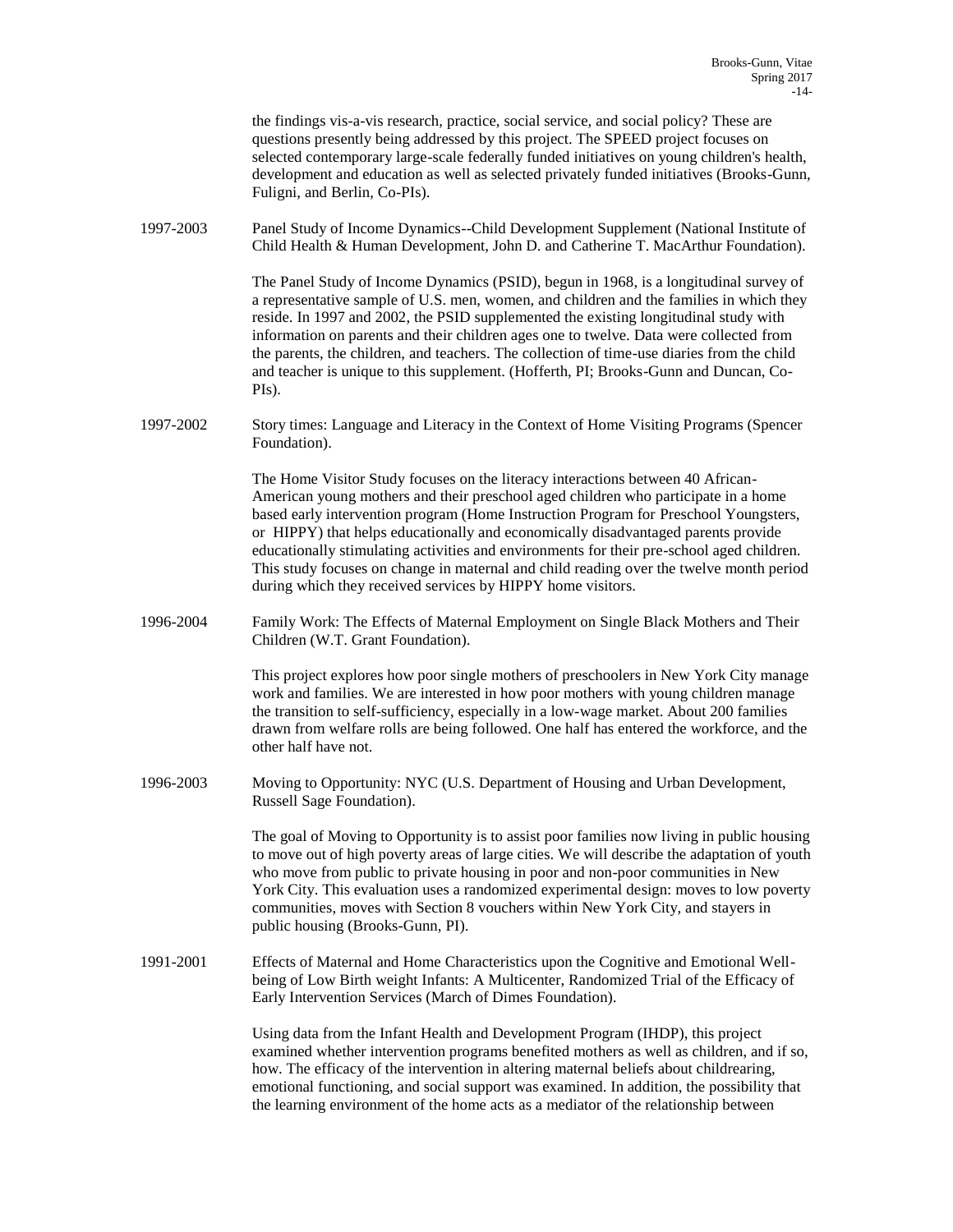|           | maternal characteristics and child outcomes at ages 3 and 5 was examined (Klebanov and<br>Brooks-Gunn, Co-PIs).                                                                                                                                                                                                                                                                                                                                                                                                                                                      |
|-----------|----------------------------------------------------------------------------------------------------------------------------------------------------------------------------------------------------------------------------------------------------------------------------------------------------------------------------------------------------------------------------------------------------------------------------------------------------------------------------------------------------------------------------------------------------------------------|
| 1997-1999 | Making Ends Meet (W.T. Grant Foundation, Assistant Secretary of Planning and<br>Evaluation, DHHS).                                                                                                                                                                                                                                                                                                                                                                                                                                                                   |
|           | This project examined the budgets of mothers who are on welfare, in months where they<br>have received sanctions (and grant cuts) and months where their benefits are at the<br>maximum. This study focused on 30 mothers in New Jersey, who were seen 3 times over<br>a one year period.                                                                                                                                                                                                                                                                            |
| 1995-1999 | Promoting Healthy Adolescence (Robert Wood Johnson Foundation).<br>This project profiled and synthesized current research practice and policy on positive<br>youth development.                                                                                                                                                                                                                                                                                                                                                                                      |
| 1993-1996 | Project BEGIN (Centers for Disease Control).                                                                                                                                                                                                                                                                                                                                                                                                                                                                                                                         |
|           | A three-year planning grant was awarded to assess the feasibility of initiating a large-<br>scale early intervention program for mothers with low educational levels and their young<br>children. New York City is one site. The project was a collaborative endeavor between<br>Columbia University Teachers College, Einstein College of Medicine, the New York<br>City Department of Health, and the New York State Department of Health.                                                                                                                         |
| 1994-2005 | Contextual, Behavioral and Physiological Processes in Girls and in Boys (National<br>Institute of Child Health & Human Development, National Institute of Mental Health).                                                                                                                                                                                                                                                                                                                                                                                            |
|           | This four year longitudinal project investigates the biological correlates of emotional<br>development and regulation during middle childhood and the beginning of puberty in<br>African-American and White girls. Stress reactivity, hormonal changes, family<br>interactions and peer group interactions are being examined. A three year longitudinal<br>study of boys has been funded to parallel the study of girls. It is focusing on aggression,<br>stress reactivity and early pubertal hormone changes. (Brooks-Gunn and Graber, PIs).                      |
| 1994-1996 | Neighborhood Resources and Ethnic Integration: Latino Families, Youth and Children<br>(Foundation for Child Development).                                                                                                                                                                                                                                                                                                                                                                                                                                            |
|           | This project explored the link between community level measures, family level measures,<br>and selected indicators of child behaviors and outcomes. The focus was on developing<br>measures for use with Latino groups as well as understanding why many Latino families<br>with children are not connected to the health and social service systems. Mexican-<br>American and Puerto Rican families living in Chicago were the focus.                                                                                                                               |
| 1992-1996 | The Role of Maternal Characteristics on Low Birth Weight Children's Behavior (National<br>Institute of Child Health & Human Development).                                                                                                                                                                                                                                                                                                                                                                                                                            |
|           | This project examined whether or not certain maternal characteristics (maternal education<br>and emotional functioning) were more important for children who are lighter or sicker at<br>birth. The strength of associations between child outcomes and maternal characteristics<br>was examined separately for children who received an extensive early childhood<br>intervention and children who received pediatric follow-up, but no intervention services.<br>The direct and indirect effects of maternal characteristics upon child outcomes were<br>examined. |
| 1991-1995 | Neighborhood Effects on Children, Youth, and Mothers (Russell Sage Foundation, Social<br>Science Research Council, Smith-Richardson Foundation).                                                                                                                                                                                                                                                                                                                                                                                                                     |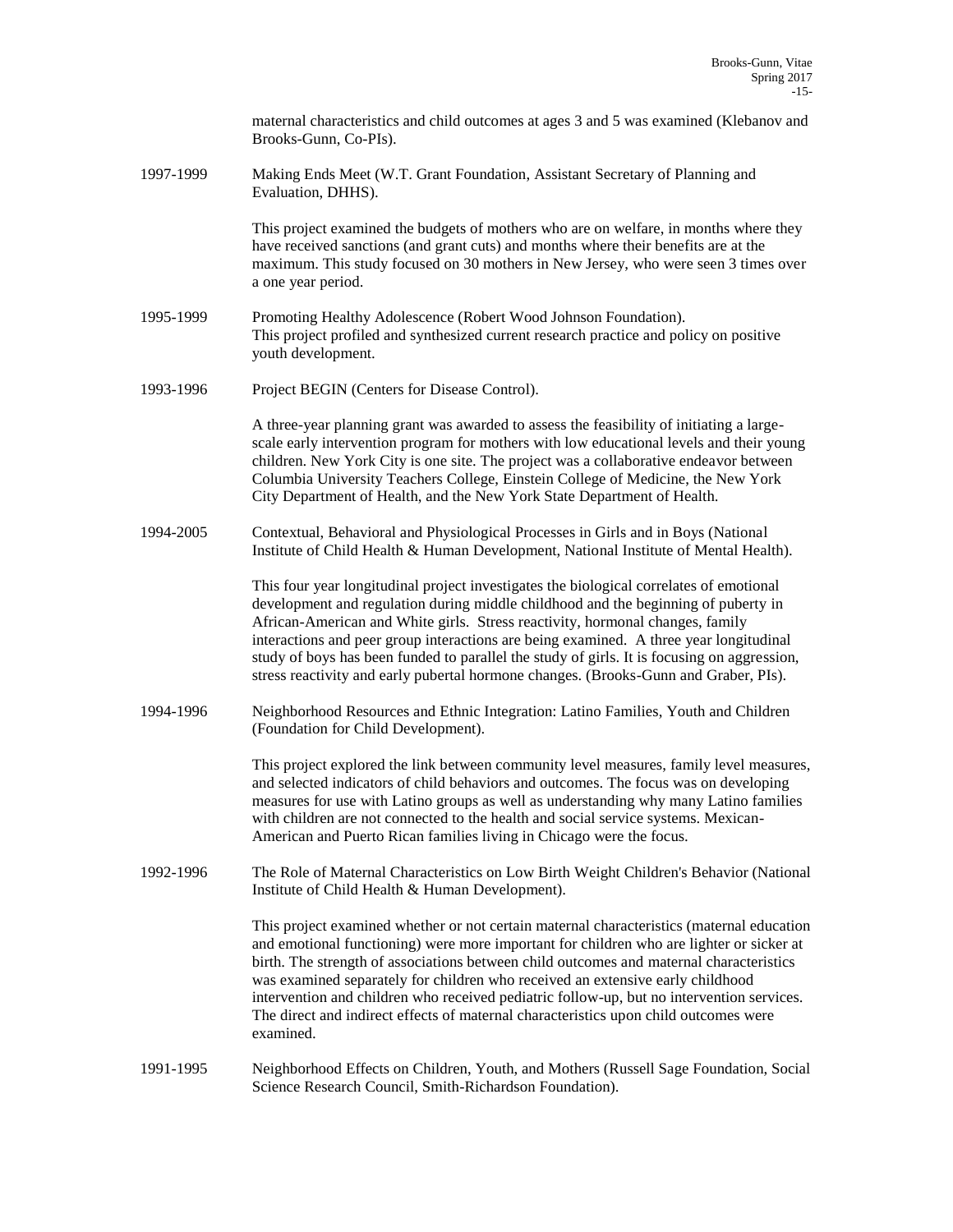|           | This project examined the effects of neighborhood residence upon children's well-being<br>and teenage girls' fertility and high school completion using two national data sets. Two<br>edited volumes were published by the Russell Sage Foundation.                                                                               |
|-----------|------------------------------------------------------------------------------------------------------------------------------------------------------------------------------------------------------------------------------------------------------------------------------------------------------------------------------------|
| 1991-1995 | Teenage Parent Demonstration Project: The Newark Family Study (Rockefeller<br>Foundation, Foundation for Child Development, Spencer Foundation).                                                                                                                                                                                   |
|           | This project was an evaluation of the effects of childcare referral, education, and job<br>training services for teenage mothers in Newark, New Jersey. The purpose was to see<br>how family interactions and maternal parenting styles are influenced by the intervention<br>and how they influence child outcomes.               |
| 1990-1993 | Implications of the Family Support Act for Children and Parents (Foundation for Child<br>Development).                                                                                                                                                                                                                             |
|           | A conference was held on the implications of the Family Support Act for children's and<br>women's development. An edited volume of the proceedings was published by<br>Cambridge University Press.                                                                                                                                 |
| 1990-1992 | Expanded Child Care Options Demonstration: Feasibility Study (Rockefeller<br>Foundation).                                                                                                                                                                                                                                          |
|           | A feasibility study was conducted with Mathematica Policy Research, Inc., on providing<br>high quality, community-based child care for near poor and poor families in 3<br>communities in New Jersey (using a randomized trial).                                                                                                   |
| 1989-1997 | Nutrition and Behavior in Adolescent Girls (National Institute of Child Health & Human<br>Development).                                                                                                                                                                                                                            |
|           | This project followed a sample of 200 girls (and their mothers) who were seen in junior<br>and senior high school as they made the transition to young adulthood. The purpose was<br>to look at the development of emotional, eating, and body image problems.                                                                     |
| 1989-1993 | Outcomes of Multigenerational Child Care Arrangements (National Institutes of Child<br>Health & Human Development).                                                                                                                                                                                                                |
|           | The prevalence and consequences of multigenerational child care were being<br>investigated, using data from two national samples (National Longitudinal Survey of<br>Labor/Youth and National Survey of Families and Households) as well as a sample of<br>teenage parents from Baltimore, Maryland.                               |
| 1987-1996 | Infant Health and Development Program Follow-up (Robert Wood Johnson Foundation,<br>Pew Charitable Trust, Bureau of Maternal & Child Health, National Institutes of Child<br>Health & Human Development).                                                                                                                          |
|           | A follow-up of the Infant Health and Development Program, an 8-site randomized<br>clinical trial, was conducted to test the efficacy of early intervention services (home<br>visiting and center-based care) upon low-birth-weight, pre-term children. These families<br>were followed through the child's middle childhood years. |
| 1986-1992 | Complications of Delayed Puberty and Secondary Amenorrhea (National Institutes of<br>Health).                                                                                                                                                                                                                                      |
|           | A 3-year longitudinal study of secondary amenorrhea, bone density, and skeletal<br>problems in young women was conducted. Athletes and non-athletes were followed                                                                                                                                                                  |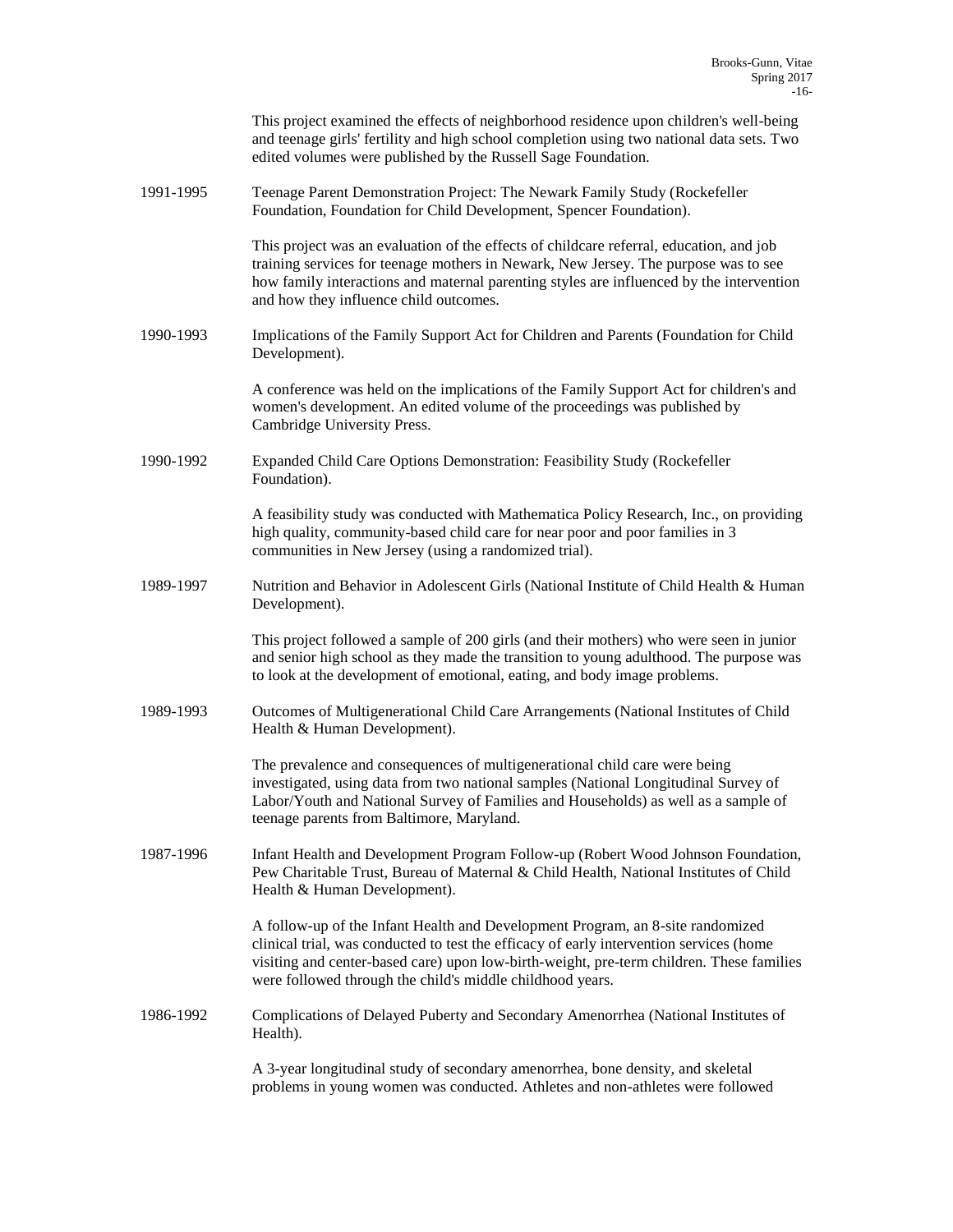|           | prospectively in order to look at the effects of amenorrhea, eating problems, and exercise<br>upon bone density.                                                                                                                                                                                                                                                                                                                   |
|-----------|------------------------------------------------------------------------------------------------------------------------------------------------------------------------------------------------------------------------------------------------------------------------------------------------------------------------------------------------------------------------------------------------------------------------------------|
| 1986-1987 | The Emergence of Depression in Adolescence: Biological and Social Factors (Society for<br>Research in Child Development Study Group Conference).                                                                                                                                                                                                                                                                                   |
|           | A study group was funded; the proceedings appeared as a special issue of <i>Journal of</i><br>Youth and Adolescence.                                                                                                                                                                                                                                                                                                               |
| 1985-1993 | School Functioning in Middle Childhood: Effects of Birth Weight (National Institute of<br>Child Health & Human Development, Bureau of Maternal and Child Health, W.T. Grant<br>Foundation, Robert W. Johnson Foundation).                                                                                                                                                                                                          |
|           | A follow-up study of over 2,000 8-year-olds who were normal and low birth weight with<br>a focus on very low birth weight infants (under 1500 grams) was conducted. The purpose<br>was to investigate possible long-term cognitive, academic, and behavioral consequences<br>of low birth weight.                                                                                                                                  |
| 1984-1991 | Grandmother's Role in Teenage Parenthood (National Institute of Child Health & Human<br>Development, Dodge Foundation).                                                                                                                                                                                                                                                                                                            |
|           | The grandmother's role in families where a teenage pregnancy occurred was investigated.<br>Teenage mothers, their mothers, and their toddlers were observed in order to understand<br>the nature of such family systems.                                                                                                                                                                                                           |
| 1984-1989 | Girls' Psychological Adaptation to Physical Maturation (National Institute of Child<br>Health & Human Development).                                                                                                                                                                                                                                                                                                                |
|           | A 5-year longitudinal study of girls' adaptation to physical maturation was conducted.<br>The purpose is to look at psychological adjustment, academic achievement, and social<br>relationships in young adolescents.                                                                                                                                                                                                              |
| 1983-1997 | Antecedents and Consequences of Teenage Parenthood (Commonwealth Fund, Robert<br>Wood Johnson Foundation, William T. Grant Foundation and Ford Foundation).                                                                                                                                                                                                                                                                        |
|           | A 20-year follow-up of the long-term consequences of teenage parenthood upon<br>children's academic, work, and fertility status (the Baltimore Study) was undertaken.<br>Children of teenage mothers studied since 1967 were seen as they make the transition to<br>adulthood. Adolescent Mothers in Later Life was published as a result.                                                                                         |
| 1983-1986 | Improving Pregnancy Outcome: The Harlem Hospital Maternal Advocate Program<br>(Commonwealth Fund).                                                                                                                                                                                                                                                                                                                                 |
|           | This project evaluated a program to improve pregnancy outcome and reduce infant<br>morbidity by augmenting an existing service system in Central Harlem. Several types of<br>interventions were implemented including an intensive outreach program to find those<br>pregnant women who do not receive antenatal care in a timely fashion and a maternal<br>advocate program to provide pregnant women with parenting information. |
| 1983-1984 | Timing of Maturational Status and Social Functioning in Adolescence (Society for<br>Research in Child Development Study Group Conference).                                                                                                                                                                                                                                                                                         |
|           | A study group was funded; two volumes of the Journal of Youth and Adolescence were<br>devoted to this conference.                                                                                                                                                                                                                                                                                                                  |